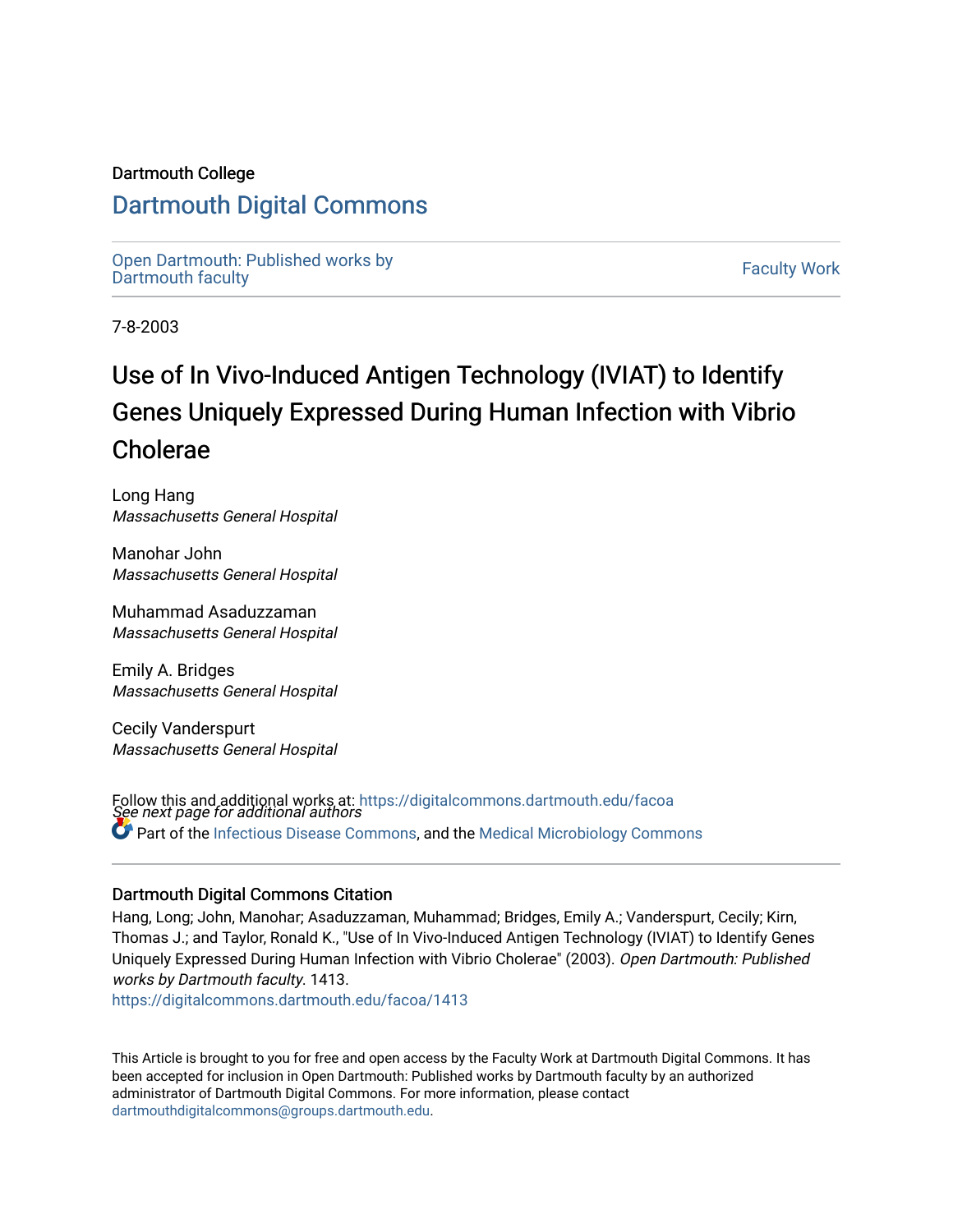## Authors

Long Hang, Manohar John, Muhammad Asaduzzaman, Emily A. Bridges, Cecily Vanderspurt, Thomas J. Kirn, and Ronald K. Taylor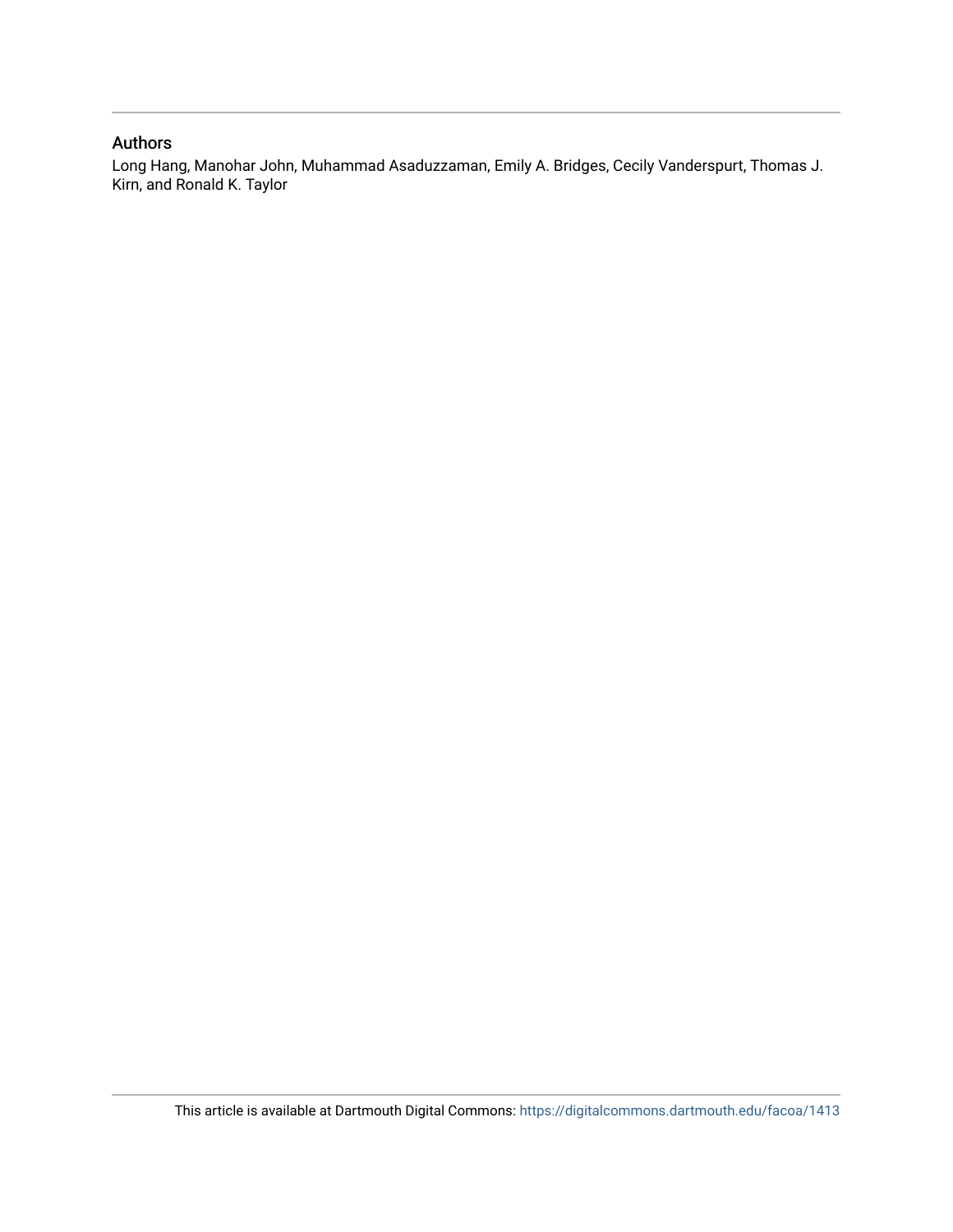# **Use of in vivo-induced antigen technology (IVIAT) to identify genes uniquely expressed during human infection with Vibrio cholerae**

**Long Hang\*, Manohar John\*, Muhammad Asaduzzaman\*†, Emily Anna Bridges\*, Cecily Vanderspurt\*‡, Thomas J. Kirn§, Ronald K. Taylor§, Jeffrey D. Hillman¶, Ann Progulske-Fox¶, Martin Handfield¶, Edward T. Ryan\*, and Stephen B. Calderwood\*‡**

\*Division of Infectious Diseases, Massachusetts General Hospital, Boston, MA 02114; ‡Department of Microbiology and Molecular Genetics, Harvard Medical School, Boston, MA 02115; <sup>†</sup>International Centre for Diarrhoeal Disease Research, Dhaka, Bangladesh; <sup>§</sup>Department of Microbiology and Immunology, Dartmouth Medical School, Hanover, NH 03755-1404; and ¶Center for Molecular Microbiology and Department of Oral Biology, College of Dentistry, University of Florida, Gainesville, FL 32610-0405

Edited by John J. Mekalanos, Harvard Medical School, Boston, MA, and approved May 20, 2003 (received for review March 27, 2003)

*In vivo***-induced antigen technology is a method to identify proteins expressed by pathogenic bacteria during human infection. Sera from 10 patients convalescing from cholera infection in Bangladesh were pooled, adsorbed against** *in vitro***-grown El Tor** *Vibrio cholerae* **O1, and used to probe a genomic expression library in** *Escherichia coli* **constructed from El Tor** *V. cholerae* **O1 strain N16961. We identified 38 positive clones in the screen, encoding pili (PilA and TcpA), cell membrane proteins (PilQ, MshO, MshP, and CapK), methyl-accepting chemotaxis proteins, chemotaxis and motility proteins (CheA and CheR), a quorum-sensing protein (LuxP), and four hypothetical proteins. Analysis of immune responses to purified PilA and TcpA in individual patients demonstrated that the majority seroconverted to these proteins, confirming results with pooled sera. These results suggest that PilA and its outer membrane secretin, PilQ, are expressed during human infection and may be involved in colonization of the gastrointestinal tract. These results also demonstrate substantial immune responses to TcpA in patients infected with El Tor** *V. cholerae* **O1.** *In vivo***-induced antigen technology provides a simple method for identifying microbial proteins expressed during human infection, but not during** *in vitro* **growth.**

**V***ibrio cholerae* is a Gram-negative bacillus that causes a severe, dehydrating diarrhea in humans (1). *V. cholerae* can be differentiated by the lipopolysaccharide in the outer membrane; strains of *V. cholerae* that produce cholera belong to serogroup O1 or O139. *V. cholerae* O1 is divided into two biotypes, classical and El Tor; the current global pandemic of *V. cholerae* O1 infection is caused by El Tor strains.

A major virulence factor for pathogenic strains of *V. cholerae* is cholera toxin, a protein exotoxin that consists of a single A subunit noncovalently associated with five B subunits (2). A second major virulence factor of *V. cholerae* is the toxin coregulated pilus (TCP; ref. 3). TCP is essential for colonization and virulence in both mouse models of cholera (3) and human volunteer studies (4). TcpA, the 20.5-kDa major structural subunit of TCP, has homology to the type IV pili of several other bacterial pathogens (5). TcpA from El Tor and classical strains of *V. cholerae* show  $\approx 80\%$  protein homology; monoclonal antibodies demonstrate epitope differences between these proteins in the two biotypes (6, 7).

In addition to TcpA, the *V. cholerae* genome encodes two other type IV pili, the mannose-sensitive hemagglutinin (MSHA) and PilA (8). MSHA is a thin, flexible pilus composed of a 17-kDa subunit (9). A strain of *V. cholerae* deleted in *mshA* showed no defect in colonization of human volunteers (10). Recently, Fullner *et al.* (11) described a four-gene cluster, *pilABCD*, encoding a third type IV pilus in *V. cholerae*. A deletion of *pilA* had no effect on colonization in infant mice. The role of PilA in human infection has not been previously examined.

Infection with *V. cholerae* can induce long-lasting protective immunity against subsequent disease (12, 13), but the full repertoire of immune responses mediating protection is not known. The best characterized of the immune responses induced by *V. cholerae* is the vibriocidal antibody; elevated vibriocidal titers correlate with protection from subsequent clinical disease in seroepidemiologic studies (14–16). Because *V. cholerae* is a noninvasive organism, and because there is no disruption of the intestinal epithelium during cholera, a serum complement-fixing antibody response such as the vibriocidal antibody may have minimal activity in the intestinal lumen. The vibriocidal antibody response, therefore, may be a surrogate marker for an intestinal response that is the primary mediator of protective immunity.

Immune responses after cholera have also been examined for a number of other antigens, but none of these responses has been shown to correlate with protection. Approximately 90% of individuals in Bangladesh developed an anti-MSHA response in serum and/or stool after cholera (17). The majority of the anti-cholera toxin (CT) immune response is directed against the nontoxic B subunit (CtxB). Serum anti-CT and anti-CtxB increase substantially after cholera, but these responses have not been shown to protect from subsequent disease (16). Intestinal colonization by *V. cholerae* is a prerequisite for the development of immune responses during cholera, and TCP has been shown to be required for intestinal colonization of human by *V. cholerae* (4). However, in volunteer studies in North America, anti-TCP responses were not found in convalescent sera of individuals challenged with *V. cholerae*. Low-level anti-TCP immune responses were present in convalescent sera from three of six individuals with cholera in Indonesia (18). It is not clear why antibody responses to TCP are not more prominent in normal volunteers, but perhaps immune responses to this pilus require repeated intestinal exposure. Previous studies of immune responses to TCP have also been limited by the lack of purified El Tor TcpA for use in assays; as described above, classical and El Tor TcpA differ immunologically, and assay of responses after El Tor cholera by using classical TcpA as antigen may not detect immune responses appropriately.

All of the antigens described above against which immune responses have been characterized were identified by using *in vitro*-grown *V. cholerae*. To identify additional microbial antigens uniquely expressed during infection, a number of newer techniques have been applied to identify gene expression specifically *in vivo*, in animal models.

This paper was submitted directly (Track II) to the PNAS office.

Abbreviations: TCP, toxin coregulated pilus; MSHA, mannose-sensitive hemagglutinin; RIVET, recombinase *in vivo* expression technology; IVIAT, *in vivo*-induced antigen technology.

 $^\text{\textsf{I}}$ To whom correspondence should be addressed. E-mail: scalderwood@partners.org.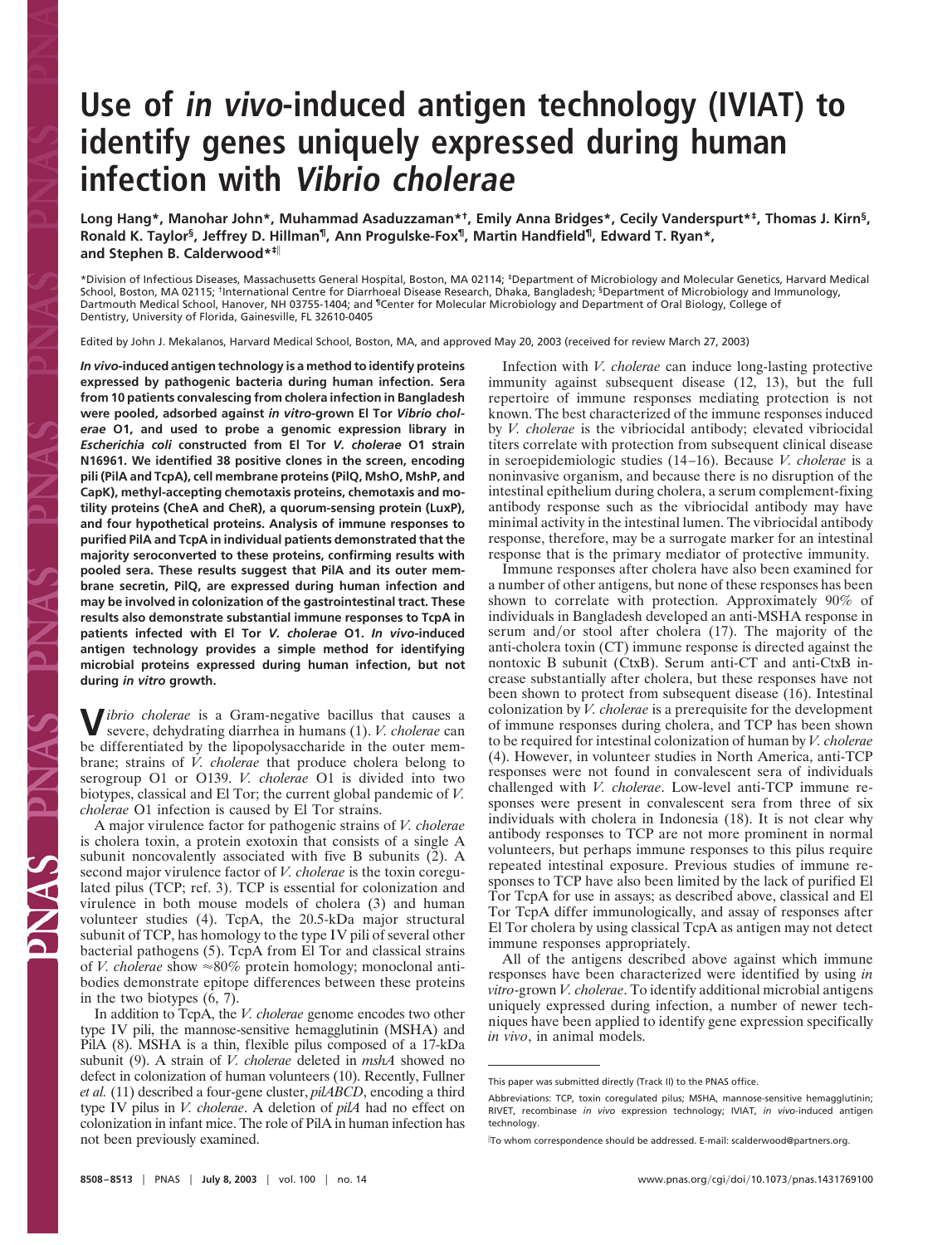|                |                                                                                                                             | Reference of |
|----------------|-----------------------------------------------------------------------------------------------------------------------------|--------------|
|                | Genotype and/or phenotype                                                                                                   | source       |
| <b>Strains</b> |                                                                                                                             |              |
| N16961         | WT V. cholerae O1 El Tor strain; genomic sequence available: Sm <sup>r</sup>                                                | Lab strain   |
| Plasmids       |                                                                                                                             |              |
| pET30(abc)     | Expression vectors allowing cloning of fragments in each of three reading frames; Kan'                                      | Novagen      |
| pLHEAB1        | pET30(a) with intact pilQ gene amplified by PCR from N16961 (1734 bp), and cloned in Ndel and Xhol sites<br>in vector; Kan' | This work    |
| pLHEAB2        | pET30(a) with intact pilA gene amplified by PCR from N16961 (459 bp), and cloned in Ndel and Xhol sites<br>in vector: Kan'  | This work    |
| pLHEAB3        | pET30(a) with intact tcpA gene amplified by PCR from N16961 (672 bp), and cloned in Ndel and Xhol sites<br>in vector; Kan'  | This work    |
| pLHMA1         | pET30(a) with intact tcpF gene amplified by PCR from N16961 (1014 bp), and cloned in Ndel and Xhol sites<br>in vector: Kan' | This work    |
| pLH1           | pET30(a) with intact mshA gene amplified by PCR from N16961 (534 bp), and cloned in EcoRV and Xhol<br>sites in vector; Kan' | This work    |

Sm<sup>r</sup>, streptomycin-resistant; Kan<sup>r</sup>, kanamycin-resistant; Ap<sup>r</sup>, ampicillin-resistant.

The first of these techniques, recombinase *in vivo* expression technology (RIVET) (19, 20), identified a number of genes in *V. cholerae* specifically induced during infection of infant mice, including a methyl-accepting chemotaxis protein and *vieSAB*, encoding a sensor kinase and two distinct response regulatory proteins (20, 21). RIVET has subsequently been used to study the spatiotemporal expression of selected *V. cholerae* genes (*tcpA* and *ctxAB*) during infection in infant mice (22), as well as in a mutagenesis screen to identify *V. cholerae* genes required for expression of *ctxAB* and *toxT* in mice (23). This latter screen identified several chemotaxis genes, a methyl-accepting chemotaxis protein, *capK* (involved in biofilm-associated exopolysaccharide synthesis), *rtxB* (encoding the transport gene for the RTX toxin of El Tor *V. cholerae*; ref. 24), *vieS*, *mfrha* (the mannose/fucose-resistant hemagglutinin), and other genes, as important regulators of colonization in mice. Signature-tagged mutagenesis (25) has also been applied to *V. cholerae*, identifying a number of genes necessary for colonization and growth in infant mice, including genes in the TCP cluster, as well as *pta*, *ptlA*, and genes involved in purine biosynthesis (26).

Both RIVET and signature-tagged mutagenesis require an animal model that mimics human infection. Because humans are the only known natural hosts for *V. cholerae* infection, determination of genes expressed during infection in animal models may not identify genes uniquely required for human infection.

*In vivo*-induced antigen technology (IVIAT) is a method that circumvents limitations of animal models, allowing direct identification of microbial proteins expressed at sufficient levels during human infection to be immunogenic (27); these same proteins may be important for protective immunity after both natural infection and vaccination. The aim of this study was to use IVIAT to identify *V. cholerae* genes specifically expressed during human infection.

#### **Materials and Methods**

**Strains, Plasmids, and Media.** Strains and plasmids used in this study are listed in Table 1. Strain N16961 was used to construct the genomic library described below; the genome sequence of this strain has been published (8). Bacterial strains were grown *in vitro* in LB or AKI media (28), and maintained at  $-70^{\circ}$ C in LB broth containing 15% glycerol.

**Genetic Methods and Strain Construction.** Oligonucleotides used for PCR and DNA sequencing were obtained from Operon Technologies (Alameda, CA). PCR was performed with TaKaRa *Taq* polymerase (New England Biolabs) or Pfx DNA polymerase (Invitrogen), and an MJ Research (Cambridge, MA) Thermocycler (model PTC 100). PCR templates were prepared by boiling a single colony of *V. cholerae* strain N16961 in distilled H<sub>2</sub>O, followed by centrifugation and recovery of supernatant. DNA sequencing was performed at the DNA Sequencing Core Facility, Department of Molecular Biology, Massachusetts General Hospital. DNA sequences were assembled and ORFs assigned with the GENE WORKS ANALYSIS software package (Institute for Genomic Research, Rockville, MD). Plasmids pLHEAB1, pLHEAB2, pLHEAB3, pLHMA1, and pLH1 for expressing intact PilQ, PilA, TcpA, TcpF, and MshA from *V. cholerae* strain N16961, respectively, were constructed as in Table 1.

**Patient and Control Sera.** Serum was collected from patients at the International Centre for Diarrhoeal Disease Research in Dhaka, Bangladesh (ICDDR,B); each patient had culture-confirmed acute diarrheal illness due to El Tor *V. cholerae* O1, and each demonstrated a 4-fold or greater rise in vibriocidal antibody titer between acute and convalescent sera. Patients seen at the ICDDR,B during the same time period but who were not infected with *V. cholerae* (by culture and paired serum vibriocidal assay) provided control sera. For both groups, sera were obtained on days 0, 9, and 23 after presentation, and stored at -80°C until use. Patients were entered after informed consent, and the study was approved by the Institutional Review Boards at both the ICDDR,B and Massachusetts General Hospital.

**Adsorption of Sera.** We pooled equal volumes of convalescent sera (both day 9 and day 23) from 10 patients infected with *V. cholerae* and extensively adsorbed this pool against an El Tor *V. cholerae* strain isolated from one of the patients in the study. Pooled sera were serially adsorbed against *in vitro*-grown *V. cholerae* whole cells, then French-press extracts, and finally heat-denatured extracts, as described (27). Resultant adsorbed serum was aliquotted and stored at  $-80^{\circ}$ C.

The pool of sera was assayed at various steps of the adsorption process by using an ELISA reaction against either whole *V. cholerae* extracts, or the *in vivo*-expressed protein CtxB. To assay antibodies in the serum reactive with whole *V. cholerae* extracts, a French-pressed lysate was diluted 1:2 in carbonate buffer (pH 9.6), and 100  $\mu$  of this lysate was added per well to an ELISA plate. After blocking and washing, serum samples were added at dilutions of 1:200 to 1:25,600, and binding was quantitated by addition of peroxidase-conjugated goat anti-human affinitypurified Ig (ICN), which is reactive with all classes of human

PNAS PP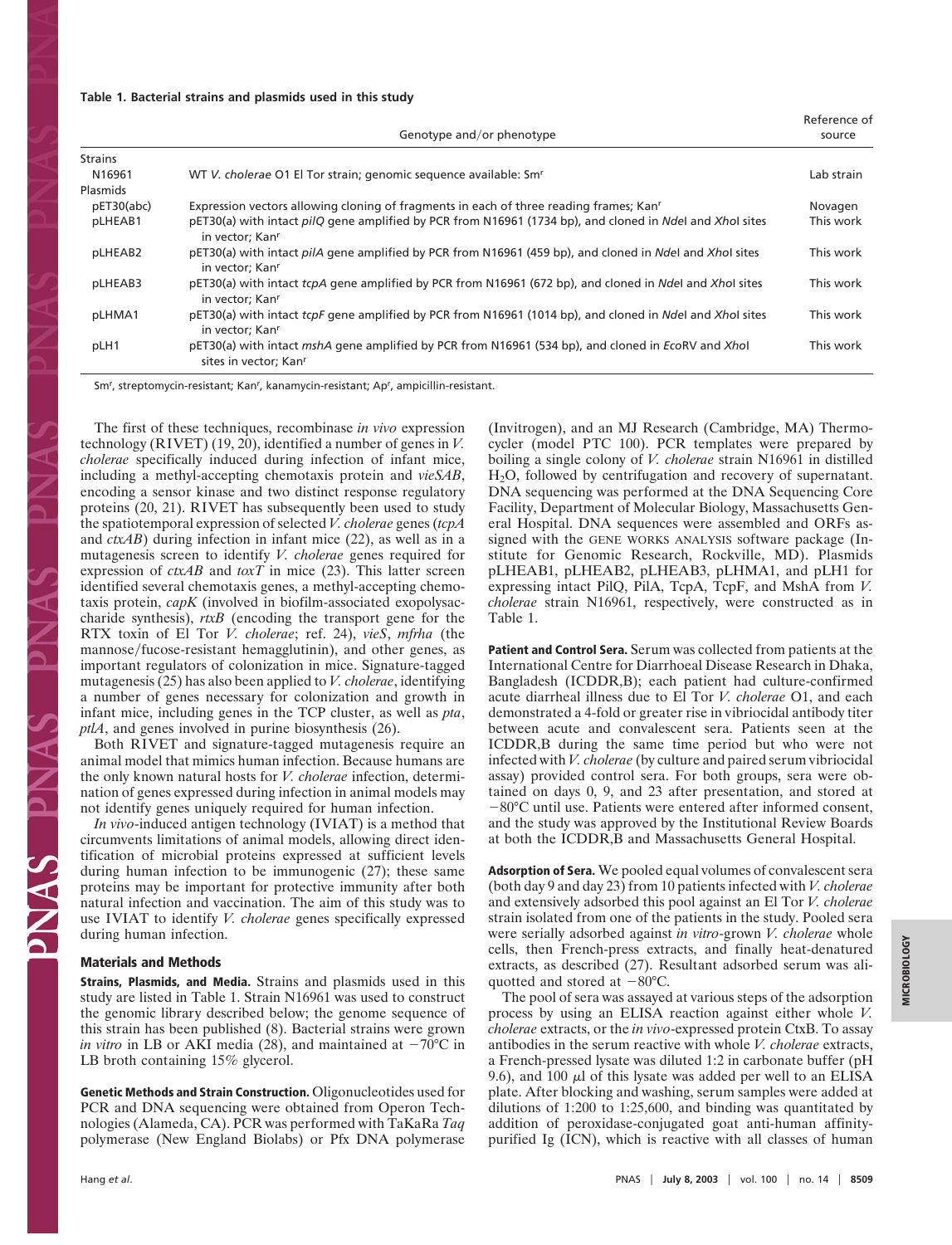immunoglobulins. Reactivity was measured by using the substrate 2,2'azino-bisethylbenzthiazolinesulfonic acid (Sigma), and optical density readings at 405 nm were recorded by using a  $V_{\text{max}}$ microplate reader (Molecular Devices). To assay antibodies specific for CtxB, wells in an ELISA plate were sequentially coated with ganglioside (1  $\mu$ g in 110  $\mu$ l of carbonate buffer, pH 9.6) and 100 ng of purified CtxB (List Biological Laboratories, Campbell, CA). After blocking and washing, pooled sera were serially diluted from 1:50 to 1:25,600 and added to each well. Reactivity was measured as above.

### **Construction of a Genomic Expression Library of V. cholerae O1 Strain**

**N16961.** An expression library was constructed by using pETabc expression vectors (Novagen); these vectors allow cloning of inserts in each of three reading frames under transcriptional control of a T7 promoter. Vector DNA was digested with *Bam*HI, gel-purified by using the QIAEX II Gel Extraction Kit (Qiagen, Valencia, CA), and treated with shrimp alkaline phosphatase. Genomic DNA from *V. cholerae* strain N16961 was partially digested with *Sau*3A, and two pools of genomic DNA fragments ranging in size from 0.5–1.5 and 1.0–3.0 kbp were gel purified. Vector and genomic DNA fragments from each pool were ligated to create two genomic libraries, and each was electroporated into competent *Escherichia coli* DH5 $\alpha$  and spread on LB plates containing kanamycin. After overnight incubation at 37°C, growth on plates was collected by scraping, and plasmid DNA was recovered from an aliquot of the library and electroporated into *E. coli* BL21 (DE3).

**Purification of Proteins.** A derivative of TcpA from El Tor *V. cholerae* O1, with a histidine tag fused at the amino terminus of residue 29 of mature TcpA, and a glutathione *S*-transferase derivative of TcpF from classical *V. cholerae* O1, were overexpressed and purified as described (29, 30). Purified MshA from El Tor *V. cholerae* O1 was purified as described (17). PilA from N16961 was overexpressed with a carboxyl-terminal hexahistidine tail and purified by using a combination of nickel affinity chromatography and nondenaturing preparative gel electrophoresis (unpublished results).

**Screening for Proteins Uniquely Expressed in Vivo by V. cholerae.** To screen the genomic library with adsorbed pooled sera, an aliquot of the library in expression host BL21 (DE3) was diluted and spread on LB plates containing kanamycin to produce  $\approx$  300 colonies per plate. After overnight growth at 37°C, colonies were lifted by using nitrocellulose membranes, replica plated onto LB plates containing kanamycin and isopropyl- $\beta$ -D-thiogalactoside (1 mM), and incubated overnight at 37°C to induce expression of genes in cloned inserts. After overnight incubation, plates were exposed to chloroform for 15 min to partially lyse bacteria and release induced proteins, then overlaid with a nitrocellulose membrane for 15 min at room temperature. Each membrane was removed, blocked with 10% nonfat skim milk, and reacted with a 1:100 dilution of adsorbed pooled sera at room temperature for 1 h with mild agitation. Clones reacting with antibody in adsorbed sera were detected by using peroxidase-conjugated goat, anti-human Ig at a 1:5,000 dilution, and developed by using an ECL chemiluminescence kit (Amersham Pharmacia Biotech). Reactive clones were identified by their position on the master plate; each positive clone was purified at least two additional times and confirmed as reactive with adsorbed sera. Plasmids from individual reactive clones were purified, and the *V. cholerae* DNA inserted in the vector was sequenced in both directions by using pET30-specific primers (Novagen). PCR with these same primers was used to estimate the size of inserted DNA. Altogether,  $\approx 30,000$  clones from the two differently sized DNA expression libraries were screened, and 38 positive clones were identified, confirmed on multiple occasions, and sequenced. Proteins encoded in the cloned insert fragments were identified by using the genomic sequence of *V. cholerae* strain N16961.

To further confirm specific recognition of PilA, PilQ, TcpA, TcpF, and MshA by pooled, adsorbed convalescent sera from cholera patients, we used expression plasmids for each intact protein in a dot-blot hybridization assay identical to the IVIAT screen of the library above, to confirm immunoreactivity. As a control, results were compared with those with empty plasmid vector.

### **Analysis of RNA Transcription of Selected Genes in Vitro by RT-PCR.**

After overnight culture of strain N16961 in LB broth or AKI media, RNA was isolated by using TRIzol (Invitrogen) according to the manufacturer's instructions. RNA was purified with an RNeasy Mini Kit (Qiagen) and treated with an RNase-Free DNase kit (Qiagen) according to the manufacturer's instructions. RNA was eluted in diethyl pyrocarbonate-treated water and treated with DNase I (Ambion, Austin, TX). Control PCRs were performed on the purified RNA preparations to ensure absence of amplification from contaminating DNA. Reverse transcription to cDNA was done by using a Reverse Transcription System (Promega). Primers specific for *tcpA*, *pilA*, *pilQ*, and *rpoB* (as a control) were used in PCRs on cDNA; primers were obtained from the Tufts University Core Facility (Boston). PCR products were detected on a 1.5% agarose gel with ethidium bromide.

#### **Results and Discussion**

**Adsorption of a Pool of Sera from Patients Convalescing from Cholera Removes Antibodies Against Most V. cholerae Proteins Expressed in Vitro but Not Those Expressed in Vivo.** Pooled sera from patients convalescing from cholera in Bangladesh were successively adsorbed against *in vitro* grown *V. cholerae.* As shown in Fig. 1*A*, there was a progressive decrease in reactivity of the pooled sera with *in vitro*-grown *V. cholerae*, particularly after the French press lysate adsorption step. In contrast, there was substantially less removal of antibodies recognizing CtxB (Fig. 1*B*). Cholera toxin is not significantly expressed by El Tor *V. cholerae* during growth in LB broth, but is expressed during human infection.

Retention of immunoreactivity to *in vivo*-expressed *V. cholerae* proteins in pooled convalescent sera after adsorption was further assessed by using individual purified proteins. In addition to CtxB, we included purified MshA and TcpF, a protein in the TCP gene cluster that is secreted by *V. cholerae* (30). Genes in the TCP cluster in El Tor *V. cholerae* are not expressed during growth in LB broth but are expressed during human infection. As shown in Fig. 2*A*, substantial reactivity to *in vivo*-expressed *V. cholerae* proteins was retained after adsorption of convalescent sera.

**Use of Adsorbed Convalescent Sera to Probe a Genomic DNA Expression Library of V. cholerae Strain N16961.** Screening of the two expression libraries with the adsorbed convalescent sera yielded 38 clones that were persistently reactive after at least three rounds of purification. The identity of proteins encoded by clones reactive with convalescent sera is shown in Table 2; these reactive clones include proteins encoding two of the type IV pili in *V. cholerae* (PilA and TcpA), a minor component of the MSHA pilus (MshO) and a related outer membrane protein (MshP), a cell membrane protein (PilQ) that acts as an outer membrane secretin for PilA in other organisms, a cell membrane protein (CapK) that is involved in biofilm-associated exopolysaccharide synthesis, three methyl-accepting chemotaxis proteins, two proteins involved in chemotaxis and motility (CheA and CheR), a quorum-sensing protein (LuxP), and four hypothetical ORFs. Most of the reactive clones contained only a portion of the coding sequence of the relevant protein product. A number of reactive clones expressed *V. cholerae* proteins previously detected by screens in infant mice by using RIVET and signa-

P PNAS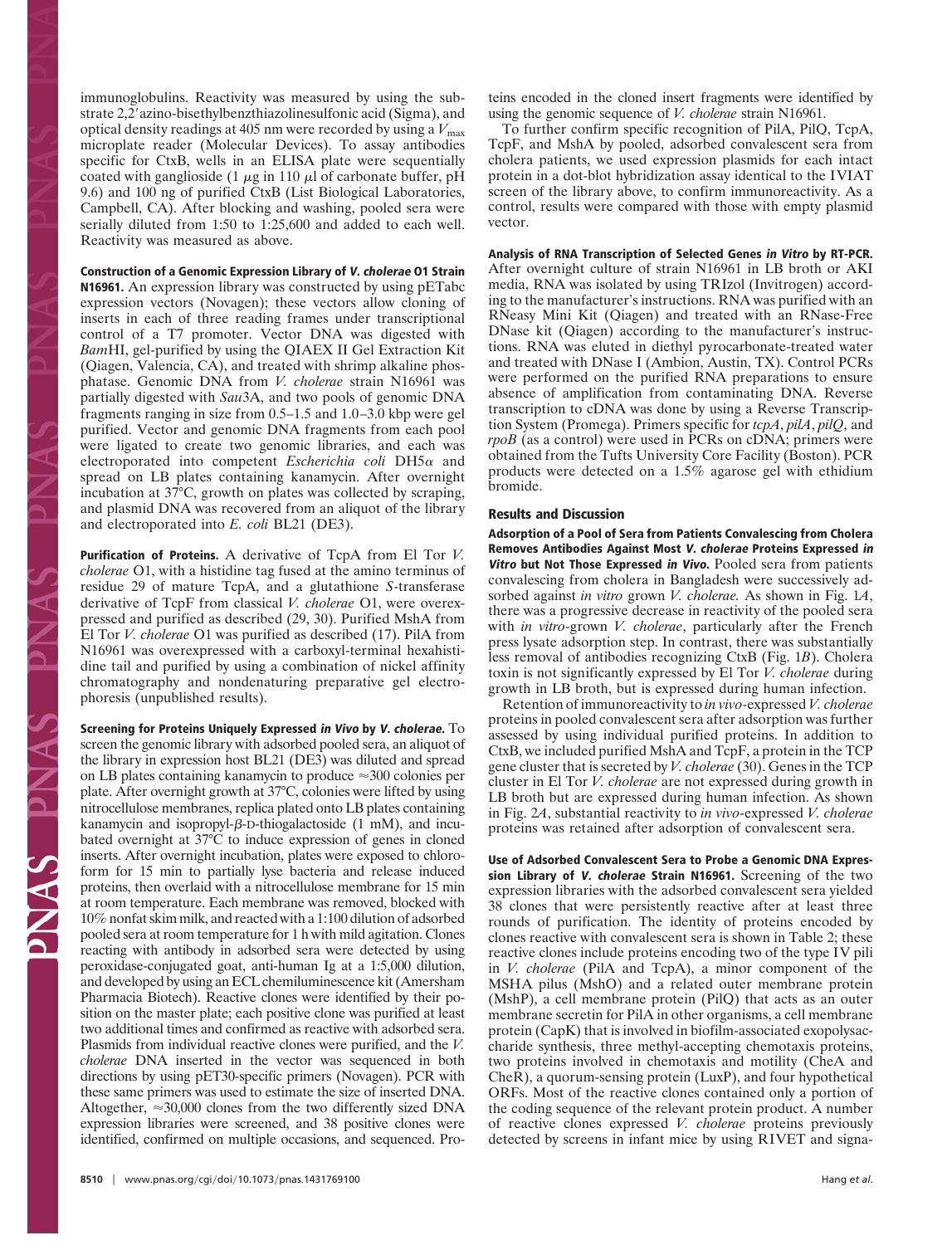

**Fig. 1.** ELISA results after sequential steps in adsorption of pooled, patient sera; OD values are corrected for background and for dilution during adsorption steps. (A) Shown are ELISA plates coated with whole *V. cholerae* extracts. (B) Shown are ELISA plates coated with GM<sub>1</sub> ganglioside and CtxB. FP, French press.

ture-tagged mutagenesis, including TcpA (which was identified eight times in the screen), three different methyl-accepting chemotaxis proteins, and CapK.

IVIAT also identified several clones containing genes not detected in previous screens in infant mice, including *mshO*, *mshP*, *cheA*, *cheR*, *luxP*, and four hypothetical ORFs. LuxP is a periplasmic protein that is a component of one of three recently described quorum-sensing systems in *V. cholerae* (31). Of the four hypothetical ORFs identified, three (VCA0536, VCA0884, and VCA0931) are predicted to encode cytoplasmic membrane proteins (PSORT program), and one (VC1431) has a signal peptide (SIGNALP program; www.cbs.dtu.dk/services/SignalP-2.0/) and a motif homologous to a bacterial chemotaxis sensory transducer (MOTIF program); PSORT and MOTIF analyses were done with tools available at free web-based resources such as the Baylor College of Medicine (http://searchlauncher.bam. tmc.edu). Interestingly, three of the four hypothetical ORFs identified are encoded on the smaller chromosome II of *V. cholerae* (32). Chromosome II has many fewer genes required for growth of *V. cholerae* in laboratory media, but contains many genes necessary for adaptation and growth of *V. cholerae* in unique environments (8). The fact that three of four hypothetical ORFs identified by IVIAT are encoded on chromosome II raises



**Fig. 2.** Results using pooled, convalescent sera after complete adsorption. (*A*) Individual, purified proteins were spotted on a nitrocellulose membrane and the membrane developed by using pooled convalescent sera. (*B*) Individual *E. coli* BL21 strains containing plasmids expressing specific proteins (or control plasmid, pET30a) were transferred to a nitrocellulose membrane and developed by using pooled patient sera after adsorption.

the possibility that these genes may encode functions specifically required for growth in human intestine.

The *V. cholerae* gene sequence identified most frequently by IVIAT was that encoding PilA, the structural subunit of a third type IV pilus in *V. cholerae* (identified 17 separate times in the IVIAT screen). In addition, IVIAT identified antibody in convalescent sera to PilQ. Sera from control patients did not recognize clones encoding PilA or PilQ. The fact that PilA and PilQ are expressed and immunogenic during human infection, but that mutation of *pilA* has no effect on colonization of infant mice by *V. cholerae*, raises the possibility that PilA and its assembly apparatus may play a specific role in colonization of human intestine.

To confirm the results of the IVIAT screen, we constructed plasmids specifically expressing TcpA, TcpF, MshA, PilA, and PilQ and examined reactivity of adsorbed patient sera with *E. coli* containing each of these plasmids. As shown in Fig. 2*B*, each selected clone showed prominent reactivity with adsorbed convalescent sera whereas a strain containing the control plasmid did not.

**Individual Patients with El Tor V. cholerae Infection Develop Specific Immune Responses to Purified TcpA and PilA After Infection.** Because of the importance of type IV pili in colonization of the gastrointestinal tract, and because adsorbed, convalescent sera from patients specifically recognized all three *V. cholerae* type IV pili, we focused on further analysis of immune responses to these pili. We examined whether TcpA and PilA reactivity was present at high level in a subset of patients from whom sera was pooled, or if most or all of individual patients recovering from cholera had antibody reactive to these proteins. For this purpose, we used immunoscreening with purified TcpA and PilA (see *Materials and Methods*) and unadsorbed sera from days 0, 9, and 23 after *V. cholerae* infection, comparing results to control patients who did not have *V. cholerae* infection; because the quantities of purified TcpA and PilA were limited, we used a dot-blot assay for analysis. Results in Fig. 3 show that, between day 0 and day 23, 6 patients increased immunoreactivity to PilA and 4 patients (numbers 2, 8, 9, and 10) showed immunoreactivity that did not change or decreased, suggesting that infection with *V. cholerae* may have begun earlier than study entry. For TcpA, 6 of 10 patients showed increasing reactivity, 3 patients (numbers 8, 9, and 10) showed immunoreactivity that did not change (or decreased) and 1 patient (patient 7) did not show immunoreactivity to TcpA, despite having culture-documented El Tor *V. cholerae* O1 infection and antibody to PilA. Control patients did not demonstrate significant immunoreactivity with either protein.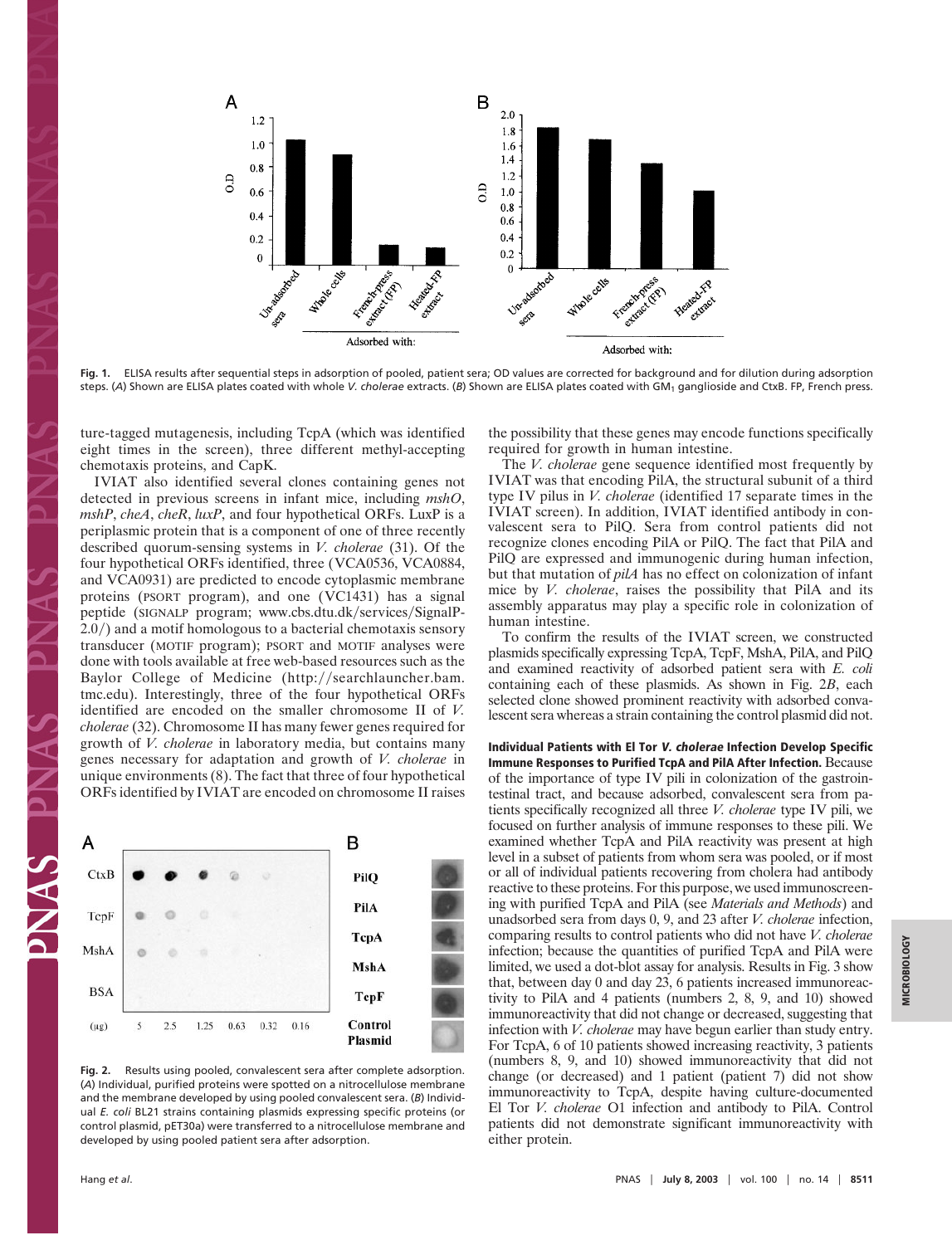|  | Table 2. V. cholerae proteins encoded in clones identified by IVIAT |  |  |  |  |  |
|--|---------------------------------------------------------------------|--|--|--|--|--|
|--|---------------------------------------------------------------------|--|--|--|--|--|

| Functional classes of<br>encoded protein products | Name of encoded<br>protein product | Gene designation<br>in V. cholerae<br>genome sequence | Encoded on<br>chromosome I or II | No. of clones<br>identified in IVIAT screen |
|---------------------------------------------------|------------------------------------|-------------------------------------------------------|----------------------------------|---------------------------------------------|
| Pili                                              | PilA                               | VC2423                                                |                                  | 17                                          |
|                                                   | TcpA                               | <b>VC0828</b>                                         |                                  | 8                                           |
| Cell membrane proteins                            | PilQ                               | VC2630                                                |                                  |                                             |
|                                                   | MshO*                              | VC0412                                                |                                  |                                             |
|                                                   | MshP*                              | VC0413                                                |                                  |                                             |
|                                                   | CapK                               | VC0924                                                |                                  |                                             |
| Methyl-accepting                                  | <b>MCP</b>                         | <b>VCA0176</b>                                        |                                  |                                             |
| chemotaxis proteins                               | <b>MCP</b>                         | <b>VCA1056</b>                                        |                                  |                                             |
|                                                   | <b>MCP</b>                         | VC0216                                                |                                  |                                             |
| Chemotaxis and motility                           | CheA                               | VC1397                                                |                                  |                                             |
| proteins                                          | CheR                               | VC1399                                                |                                  |                                             |
| Quorum-sensing protein                            | LuxP                               | <b>VCA0737</b>                                        |                                  |                                             |
| <b>Hypothetical proteins</b>                      |                                    | <b>VCA0536</b>                                        |                                  |                                             |
|                                                   |                                    | <b>VCA0884</b>                                        |                                  |                                             |
|                                                   |                                    | <b>VCA0931</b>                                        |                                  |                                             |
|                                                   |                                    | VC1431                                                |                                  |                                             |

\*These two genes were encoded on the same recovered fragment.

Type IV pili share homology at the amino terminus (5). We considered the possibility that the serologic responses might be directed to epitopes shared between TcpA and PilA. However, the histidine-tagged form of TcpA used in our assay is missing the first 28 aa of the mature protein, the area of highest homology between type IV pili. Therefore, it is unlikely that the results represent crossreactivity between these two different pilus proteins. In addition, IVIAT identified reactivity with other components of each of the type IV pilus systems of *V. cholerae*, and these components do not share the same homology as the mature pilus subunits. These findings document strong human immune responses to TcpA and PilA after El Tor *V. cholerae* O1 infection.

**Assessment of Expression of Selected Genes in Vitro by RT-PCR.** We assessed expression of selected genes *in vitro by using* RT-PCR (data not shown). Transcription of *tcpA* was not detected after growth in LB broth but was present after growth in AKI media,



**Fig. 3.** Comparison of reactivity of unadsorbed sera from individual patients collected on days 0, 9, and 23 after *V. cholerae* infection, and control patients from day 23, against purified El Tor PilA or TcpA.

ANAS PNA